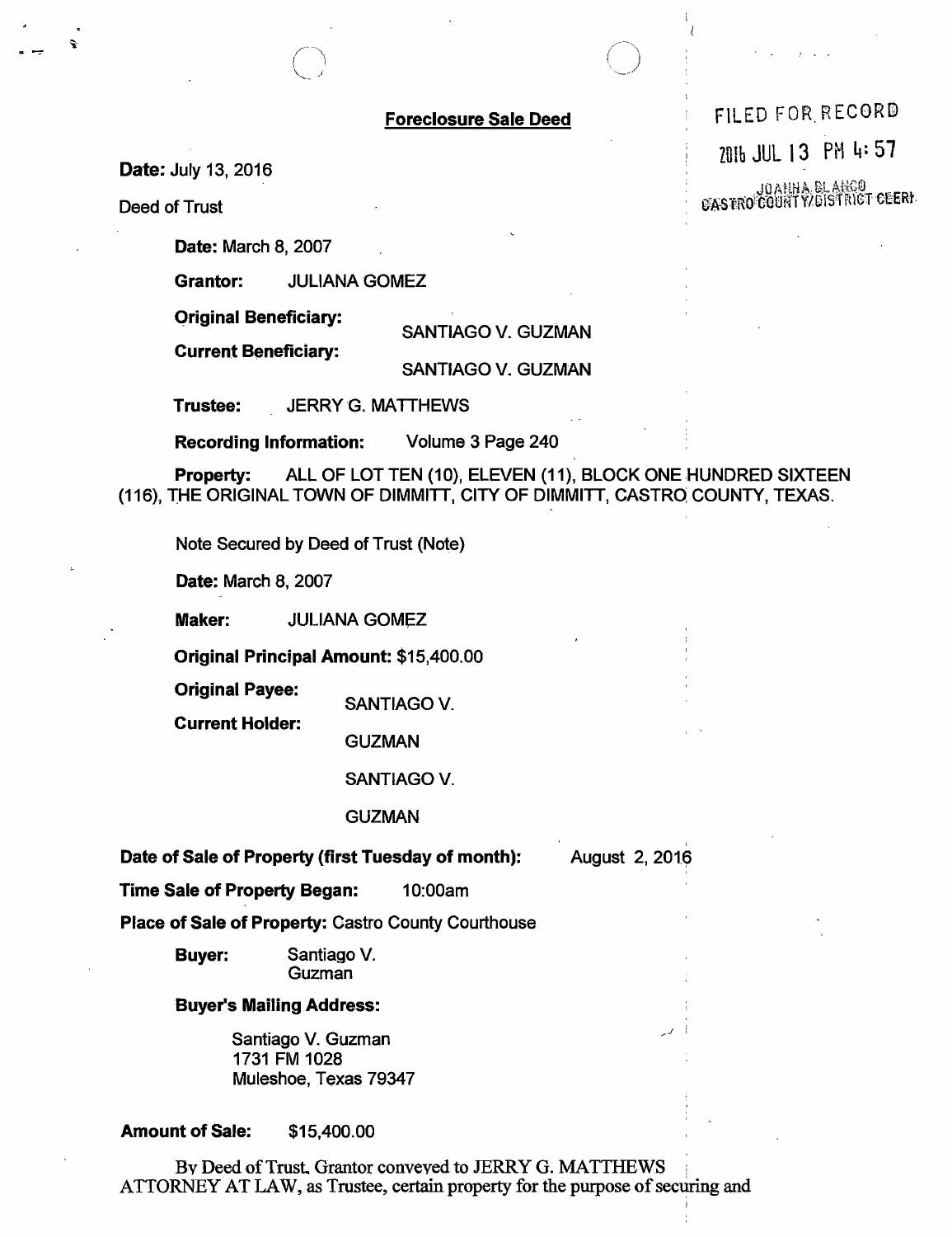enforcing payment of the indebtedness and obligations therein described (collectively, the Obligations), including but not limited to the Note, all renewals and extensions of the note, and any and all present and future indebtedness of JULIANA GOMEZ to Beneficiary.

 $\hat{\mathbf{z}}$ 

Default has occurred in the payment of the Obligations when due. The unpaid balance of the principal of the Obligations was accelerated, and default has occurred and is continuing in the pavment of the Obligations. SANTIAGO V. GUZMAN, the current Holder of the Obligations and the current Beneficiary of the Deed of Trust, requested JERRY G. MATTHEWS ATTORNEY AT LAW, as Trustee, to enforce the trust of the Deed of Trust.

Pursuant to the requirements of the Deed of Trust and the laws of the state of Texas, written notice of the time, place, date, and terms of the public foreclosure sale of the Property was posted at the courthouse door of Castro County. Texas. the countv in which the Property is situated, and a copy of the notice was also filed with the county clerk of Castro County. Texas, each notice having been posted and filed for at least twenty-one days preceding the date of the foreclosure sale.

Additionally, written notice of the time, date, place, and terms of the foreclosure sale was served on behalf of the current Beneficiary by certified mail on each debtor who, according to the records of the current Beneficiary, is obligated to pay any of the Obligations. The certified mail notice was timely sent by depositing the notice in the United States mail, postage prepaid in proper amount, and addressed to the debtor at the debtor's last known address as shown by the records of the current Beneficiary at least twenty-one days preceding the date of the foreclosure.

Written notice of default and of the opportunity to cure the default to avoid acceleration of the maturity of the note was served on behalf of the current Beneficiary by certified mail on each debtor who, according to the records of the current Beneficiary, is obligated to pay any of the Obligations. The certified-mail notice was timely sent by depositing the notice in the United States mail, postage prepaid in proper amount, and addressed to the debtor at the debtor's last known address as shown by the records of the current Beneficiary at least twenty days preceding the date of the acceleration of the maturity of the note and the posting of the mortgaged Property for foreclosure.

Attached is an affidavit for the mailing of notice of intent to accelerate the maturity of the note to debtor and posting and mailing of notice of foreclosure sale and conduct of the foreclosure sale.

In consideration of the premises and of the bid and payment byway of credit against the unpaid balance owed on the Obligations of the amount of  $$15,400.00$ , the highest bid by Buyer. I. as Trustee, by virtue of the authority conferred on me in the Deed of Trust, have granted, sold, and conveved all of the Property to Buyer and Buyer's heirs and assigns, to have and to hold the Property, together with the rights, privileges, and appurtenances thereto belonging unto Buyer and Buyer's heirs and assigns forever.

1. as the Trustee. do hereby bind Grantor and Grantor's heirs and assigns to warrant and forever defend the Property to Buver and Buyer's heirs and assigns forever, against the claim or claims of all persons claiming the same or any part thereof.

No warranty or representation exists as to the merchantability or fitness for use or a particular purpose of the Personal Property. Trustee is selling the Personal Property described above on an "as is" and "where is" basis and disclaims any implied or express warranties with respect to such Personal Property.